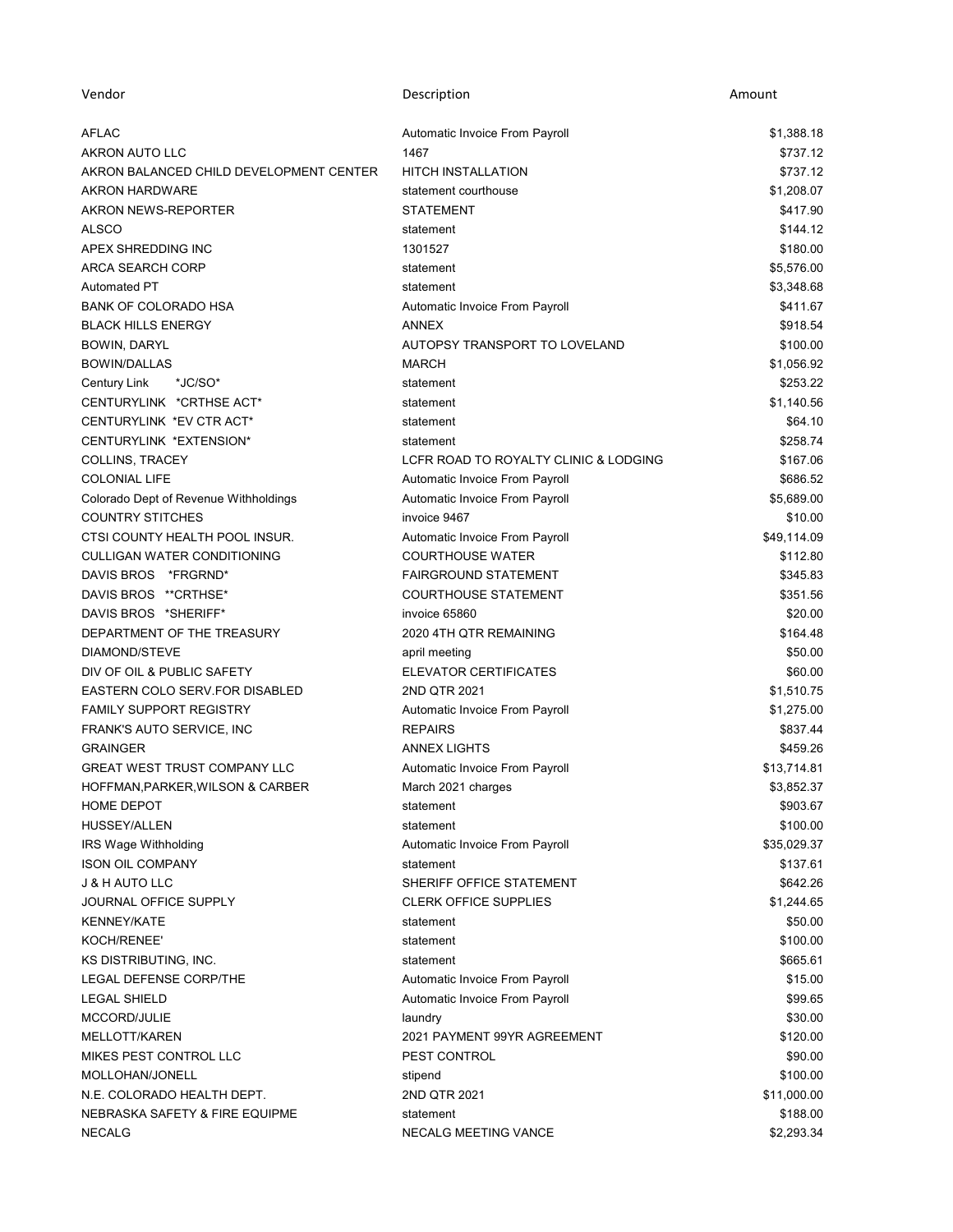| <b>NECTA</b>                   | 2ND QTR 2021                               | \$2,306.02  |
|--------------------------------|--------------------------------------------|-------------|
| <b>NMS</b>                     | <b>TOXICOLOGY</b>                          | \$218.00    |
| NOVUS AUTO GLASS REPAIR        | invoice 16319                              | \$355.00    |
| OFFICE DEPOT<br>- S-O          | statement                                  | \$100.42    |
| OFFICE OF THE DIST ATTORNEY *  | statement                                  | \$9,183.92  |
| OTIS TELEGRAPH                 | STATEMENT                                  | \$326.28    |
| PALSER/RODNEY                  | stipend                                    | \$100.00    |
| PATTERSON/J COLLIN             | <b>CORONER SHIFT</b>                       | \$440.00    |
| PB RESERVE ACCOUNT             | assessor statement                         | \$2,000.00  |
| PITNEY BOWES GLOBAL FINANCIAL  | POSTAGE MACHINE LEASE 1/30 TO 4/29         | \$860.85    |
| QUILL, CORP                    | statement extention                        | \$209.38    |
| RAISH JR/FRED A                | statement                                  | \$50.00     |
| RMMI, INC                      | invoice 20754                              | \$399.00    |
| <b>Robert Walker</b>           | statement                                  | \$80.00     |
| ROGERS/DEBRA                   | <b>CORONER</b>                             | \$96.00     |
| <b>RYANS COMPUTER DESIGN</b>   | invoice 2783                               | \$678.00    |
| SCHROCK/DEANNA                 | statement                                  | \$100.00    |
| SHOOK/JEREMY                   | april stipend                              | \$100.00    |
| SPECIALIZED PATHOLOGY, PC      | <b>AUTOPSY</b>                             | \$1,175.00  |
| STATE OF COLORADO              | statement                                  | \$497.20    |
| <b>STERLING TROPHY SHOP</b>    | 2020 ROYALTY BUCKLES, 2021 ROYALTY BUCKLES | \$510.00    |
| <b>SYMBOL ARTS</b>             | statement                                  | \$135.00    |
| THARP ENTERPRISE, INC *SO-JC*  | <b>SUPPLIES</b>                            | \$40.80     |
| TOWN OF AKRON                  | <b>COURTHOUSE</b>                          | \$551.11    |
| Uline                          | statement                                  | \$577.60    |
| UNITED REPROGRAPHIC SUPPLY INC | <b>CLERK PLAT COPIER</b>                   | \$184.41    |
| <b>VIAERO WIRELESS</b>         | <b>EXTENSION</b>                           | \$1,875.76  |
| <b>VISA</b>                    | <b>CLERK STATEMENT</b>                     | \$282.02    |
| <b>VISA</b>                    | <b>SUPPLIES</b>                            | \$60.64     |
| <b>VISA</b>                    | supplies                                   | \$107.00    |
| <b>VISA</b>                    | <b>STATEMENT</b>                           | \$1,525.86  |
| <b>VISA</b>                    | <b>POST TRAINING</b>                       | \$76.21     |
| <b>VISA</b>                    | <b>INVESTIGATIONS</b>                      | \$101.69    |
| <b>VISA</b>                    | statement                                  | \$2,401.62  |
| <b>VISA</b>                    | statement                                  | \$2,658.27  |
| WASHINGTON COUNTY COMMISSIONER | 2ND QTR UTILITIES, RENT                    | \$2,080.00  |
| WASHINGTON COUNTY JUSTICE CNTR | COURT MAINTENANCE/ INMATE HOUSING          | \$27,576.24 |
| WASHINGTON-YUMA COMBINED COMM. | <b>APRIL 2021</b>                          | \$19,166.67 |
| WD WALKER & ASSOCIATES INC.    | INSPECTION FEES ANTON COOP MP21-03         | \$375.00    |
| WERN AIR INC. - DENVER         | statement                                  | \$1,626.47  |
| <b>WEX BANK</b><br>$*S/O*$     | invoice 70989989                           | \$4,839.80  |
| <b>YUMEX</b>                   | NEWSLETTER POSTAGE JAN-MARCH 2021          | \$86.16     |
| Y-W ELECTRIC ASSOCIATION, INC  | statement                                  | \$4,052.77  |
| 21ST CENTURY EQUIPMENT LLC     | <b>DIST 2 STATEMENT</b>                    | \$200.81    |
| ACE IRRIGATION & MFG. CO. INC. | <b>CULVERTS, BANDS</b>                     | \$1,951.86  |
| <b>AFLAC</b>                   | Automatic Invoice From Payroll             | \$1,400.13  |
| <b>AKRON HARDWARE</b>          | statement                                  | \$72.96     |
| AKRON NEWS-REPORTER            | <b>STATEMENT</b>                           | \$364.00    |
| <b>ANTON COOP</b>              | statement                                  | \$17,467.91 |
| <b>BANK OF COLORADO HSA</b>    | Automatic Invoice From Payroll             | \$300.00    |
| <b>BLACK HILLS ENERGY</b>      | DIST <sub>1</sub>                          | \$781.04    |
| <b>BOMGAARS</b>                | <b>SUPPLIES</b>                            | \$159.14    |
| <b>CARQUEST YUMA</b>           | statement                                  | \$1,742.26  |
| CENTURYLINK *RD ACT*           | statement                                  | \$209.52    |
| <b>CLINT MICHAEL GOBLE</b>     | 169 LOADS                                  | \$2,535.00  |
|                                |                                            |             |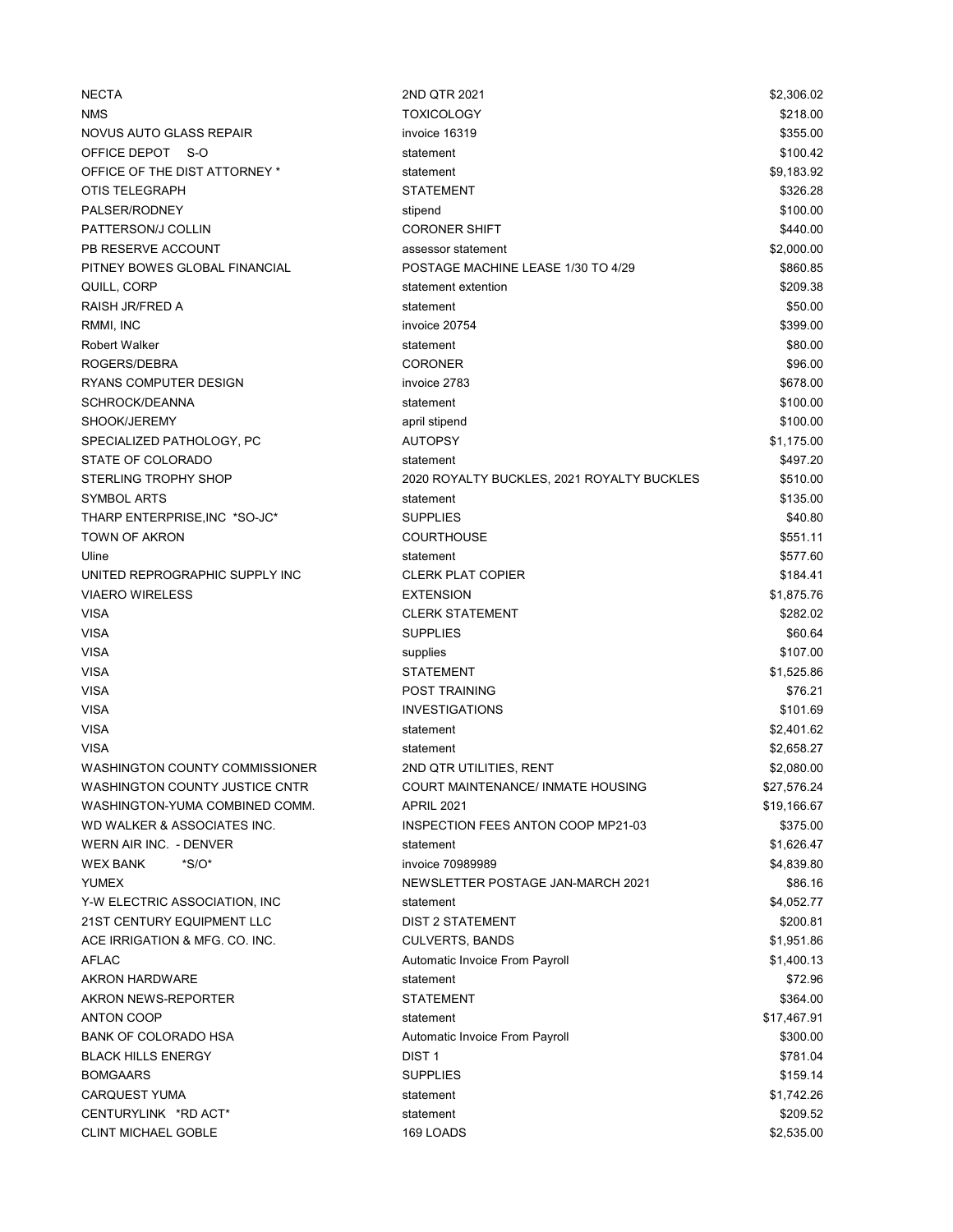| <b>COLONIAL LIFE</b>                             | Automatic Invoice From Payroll            | \$535.02    |
|--------------------------------------------------|-------------------------------------------|-------------|
| Colorado Dept of Revenue Withholdings            | Automatic Invoice From Payroll            | \$3,683.00  |
| <b>COLT TRAILER SERVICE</b>                      | invoice 26388                             | \$922.14    |
| COUNTRY HERITAGE BUILDINGS SYSTEMS LLC           | <b>ROOF REPAIRS</b>                       | \$981.25    |
| CTSI COUNTY HEALTH POOL INSUR.                   | Automatic Invoice From Payroll            | \$31,702.38 |
| <b>CULLIGAN WATER CONDITIONING</b>               | statement                                 | \$27.10     |
| DACT, LLC                                        | DIST 2 POST ACCIDENT TESTING              | \$105.00    |
| DAVIS BROS *ROAD*                                | <b>DIST 1 STATEMENT</b>                   | \$3,551.06  |
| <b>ESKEW/JOHN</b>                                | DIST 2 DOT                                | \$193.00    |
| <b>FAMILY SUPPORT REGISTRY</b>                   | Automatic Invoice From Payroll            | \$247.00    |
| FARMERS IMPLEMENT CO., INC                       | statement                                 | \$114.66    |
| <b>FASTENAL COMPANY</b>                          | LAG BOLTS, FENDER WASHERS, GLOVES, TOWELS | \$75.39     |
| <b>G&amp;S DUSTLESS BLASTING AND FABRICATION</b> | SANDBLASTING                              | \$1,012.50  |
| <b>GREAT WEST TRUST COMPANY LLC</b>              | Automatic Invoice From Payroll            | \$7,376.38  |
| HIGHLINE ELECTRIC ASSOC.                         | statement                                 | \$32.50     |
| INDUSTRIAL WELDING & SUPPLY CO                   | 233080                                    | \$23.20     |
| IRS Wage Withholding                             | Automatic Invoice From Payroll            | \$22,600.01 |
| <b>ISON OIL COMPANY</b>                          | statement                                 | \$5,876.70  |
| <b>J &amp; H AUTO LLC</b>                        | 7610-127419                               | \$1,207.29  |
| JOHNSON CHIROPRACTIC                             | <b>DIST 1 DOT PHYSICAL</b>                | \$115.00    |
| LIFESTYLE CHIROPRACTIC OF YUMA                   | <b>DIST 1 DOT PHYSICAL</b>                | \$180.00    |
| MHC KENWORTH - GREELEY **                        | statement                                 | \$1,528.01  |
| MO CO REA                                        | statement                                 | \$156.46    |
| OK AUTO PARTS                                    | statement                                 | \$259.78    |
| OTIS TELEGRAPH                                   | <b>STATEMENT</b>                          | \$277.20    |
| PLAINS COOPERATIVE TELEPHONE                     | statement                                 | \$132.86    |
| PROFESSIONAL COMPLIANCE & TEST                   | 66343                                     | \$41.00     |
| PURITY CHEMICALS, INC                            | statement                                 | \$265.00    |
| <b>QUALITY FARM &amp; RANCH CENTER</b>           | dist 2                                    | \$745.42    |
| <b>RCI TRUCKING, INC</b>                         | statement                                 | \$24,389.40 |
| <b>SHAW DISPOSAL</b>                             | statement                                 | \$192.00    |
| <b>SLICK SPOT FARM AND TRUCK</b>                 | statement                                 | \$12,140.40 |
| THARP ENTERPRISE INC.                            | <b>DIST 2 STATEMENT</b>                   | \$76.32     |
| <b>TOWN OF AKRON</b>                             | statement                                 | \$5,026.41  |
| TOWN OF OTIS                                     | statement                                 | \$938.55    |
| TRACTOR SUPPLY CREDIT (D3)                       | statement                                 | \$125.95    |
| UNIVERSITY AUTO PARTS YUMA NAP                   | statement                                 | \$824.18    |
| <b>VIAERO WIRELESS</b>                           | STATEMENT                                 | \$204.45    |
| <b>VISA</b>                                      | STATEMENT                                 | \$495.70    |
| <b>VISA</b>                                      | <b>DIST 3 STATEMENT</b>                   | \$45.00     |
| <b>VISA</b>                                      | statement                                 | \$27.60     |
| WAGNER EQUIPMENT COMPANY                         | statement                                 | \$1,191.00  |
| YUMA DISTRICT HOSPITAL                           | 140012314                                 | \$572.00    |
| Y-W ELECTRIC ASSOCIATION, INC                    | statement                                 | \$1,201.10  |
| <b>AFLAC</b>                                     | Automatic Invoice From Payroll            | \$428.39    |
| <b>COLONIAL LIFE</b>                             | Automatic Invoice From Payroll            | \$87.10     |
| Colorado Dept of Revenue Withholdings            | Automatic Invoice From Payroll            | \$1,351.00  |
| CTSI COUNTY HEALTH POOL INSUR.                   | Automatic Invoice From Payroll            | \$11,466.17 |
| <b>GREAT WEST TRUST COMPANY LLC</b>              | Automatic Invoice From Payroll            | \$2,301.08  |
| IRS Wage Withholding                             | Automatic Invoice From Payroll            | \$7,888.83  |
| <b>LEGAL SHIELD</b>                              | Automatic Invoice From Payroll            | \$15.95     |
| OTIS TELEGRAPH                                   | <b>STATEMENT</b>                          | \$240.00    |
| <b>VISA</b>                                      | statement                                 | \$521.29    |
| AFLAC                                            | Automatic Invoice From Payroll            | \$239.12    |
| <b>AKRON HARDWARE</b>                            | statement                                 | \$51.06     |
|                                                  |                                           |             |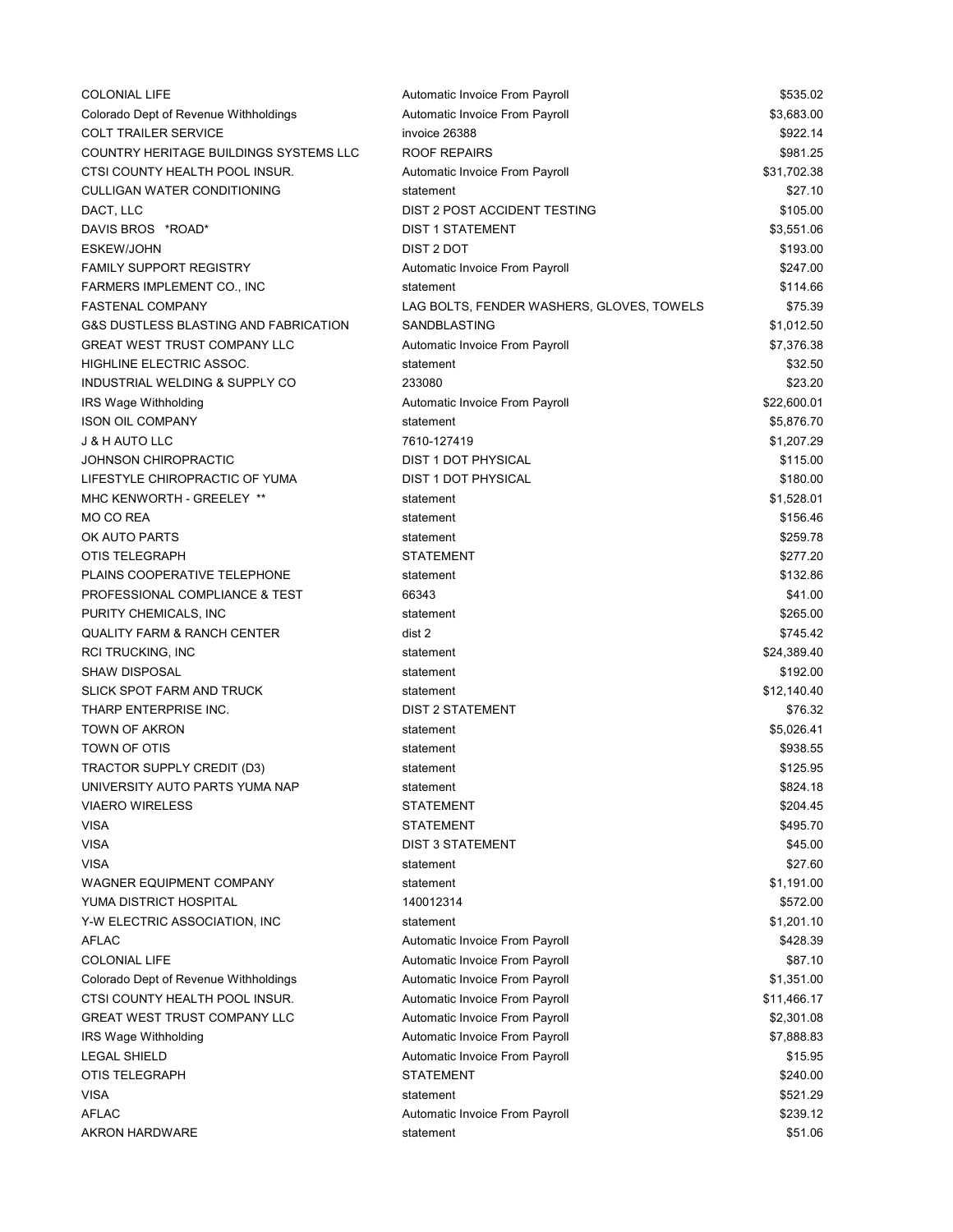| Alyce ONeill                          | april                          | \$2,330.00   |
|---------------------------------------|--------------------------------|--------------|
| <b>BANK OF COLORADO HSA</b>           | Automatic Invoice From Payroll | \$100.00     |
| <b>BANNER HEALTH</b>                  | statement                      | \$926.56     |
| <b>BENISH/RANDY</b>                   | april                          | \$1,075.00   |
| <b>BLACK HILLS ENERGY</b>             | AMBULANCE                      | \$368.61     |
| <b>BRENT/MATTHEW ALLEN</b>            | april                          | \$500.00     |
| <b>BROTTON/JAYDAN MARIE</b>           | april                          | \$1,075.00   |
| BUCKEYE WELDING SUPPLY CO. INC        | invoice 05051088               | \$42.25      |
| CENTURYLINK *AMBL ACT**               | statement                      | \$148.51     |
| <b>CHENOWETH/RICK</b>                 | april                          | \$300.00     |
| <b>COLONIAL LIFE</b>                  | Automatic Invoice From Payroll | \$44.04      |
| Colorado Dept of Revenue Withholdings | Automatic Invoice From Payroll | \$425.00     |
| <b>COMPLETE WIRELESS TECHNOLOGIES</b> | <b>REPAIR RADIOS</b>           | \$530.00     |
| CTSI COUNTY HEALTH POOL INSUR.        | Automatic Invoice From Payroll | \$4,644.30   |
| <b>CULLIGAN WATER CONDITIONING</b>    | invoice 43821                  | \$13.50      |
| DAVIS BROS INC<br>*AMBL*              | AMBULANCE STATEMENT            | \$416.52     |
| <b>ENABLE BILLING SERVICES</b>        | <b>BILLING SERVICES</b>        | \$327.15     |
| GOMEZ/CASSANDRA                       | april                          | \$1,475.00   |
| <b>GREAT WEST TRUST COMPANY LLC</b>   | Automatic Invoice From Payroll | \$1,001.55   |
| IRS Wage Withholding                  | Automatic Invoice From Payroll | \$2,818.28   |
| <b>ISON OIL COMPANY</b>               | statement                      | \$295.10     |
| JOURNAL OFFICE SUPPLY                 | statement                      | \$22.99      |
| <b>KF PRINTING</b>                    | <b>MILEAGE SHEETS</b>          | \$78.95      |
| <b>MCCALL/PATRICK B</b>               | april                          | \$300.00     |
| MCCRACKEN/BRENT                       | april                          | \$75.00      |
| Modern Marketing                      | invoice mmi140934              | \$120.51     |
| <b>MORRIS/JERRY W</b>                 | april                          | \$600.00     |
| <b>ODELL SUPERS</b><br>*AMBL*         | statement                      | \$131.86     |
| PATTERSON/J COLLIN                    | statement                      | \$47.00      |
| POSITIVE PROMOTIONS INC               | invoice 06702292               | \$142.72     |
| RILEY/JORDAN                          | april                          | \$930.00     |
| RUTT, KEVIN                           | statement                      | \$1,414.30   |
| STROBEL/GARRETT                       | statement                      | \$1,818.00   |
| STRYKER SALES CORPORATION             | statement                      | \$14,737.34  |
| <b>THOMPSON/NICOLE R</b>              | april                          | \$1,200.00   |
| <b>TOWN OF AKRON</b>                  | <b>CLINIC</b>                  | \$75.50      |
| <b>VIAERO WIRELESS</b>                | <b>STATEMENT</b>               | \$533.32     |
| <b>VISA</b>                           | statement                      | \$12.59      |
| <b>VISA</b>                           | statement                      | \$1,724.21   |
| Y-W ELECTRIC ASSOCIATION, INC         | statement                      | \$308.62     |
| ZIEBARTH/JAMES                        | april                          | \$500.00     |
| <b>DIAMOND TRUST</b>                  | <b>LEASE PAYMENT 2021</b>      | \$1,000.00   |
| <b>GULLEY FAMILY TRUST</b>            | <b>LEASE PAYMENT 2021</b>      | \$1,000.00   |
| HIGHLINE ELECTRIC ASSOC.              | statement                      | \$431.55     |
| MO CO REA                             | statement                      | \$196.65     |
| <b>RF SYSTEMS LLC</b>                 | statement                      | \$1,927.41   |
| <b>VIAERO WIRELESS</b>                | <b>STATEMENT</b>               | \$58.13      |
| Y-W ELECTRIC ASSOCIATION, INC.        | statement                      | \$563.56     |
| <b>4 RIVERS EQUIPMENT LLC</b>         | statement                      | \$155,750.28 |
| <b>AKRON HARDWARE</b>                 | statement                      | \$23.36      |
| AMERICAN ENVIRONMENTAL                | statement                      | \$698.25     |
| CENTURYLINK *LF ACT*                  | statement                      | \$72.65      |
| CO DEPT OF PUB HEALTH & ENVIRO        | quarterly                      | \$873.27     |
| <b>COLONIAL LIFE</b>                  | Automatic Invoice From Payroll | \$43.68      |
| Colorado Dept of Revenue Withholdings | Automatic Invoice From Payroll | \$206.00     |